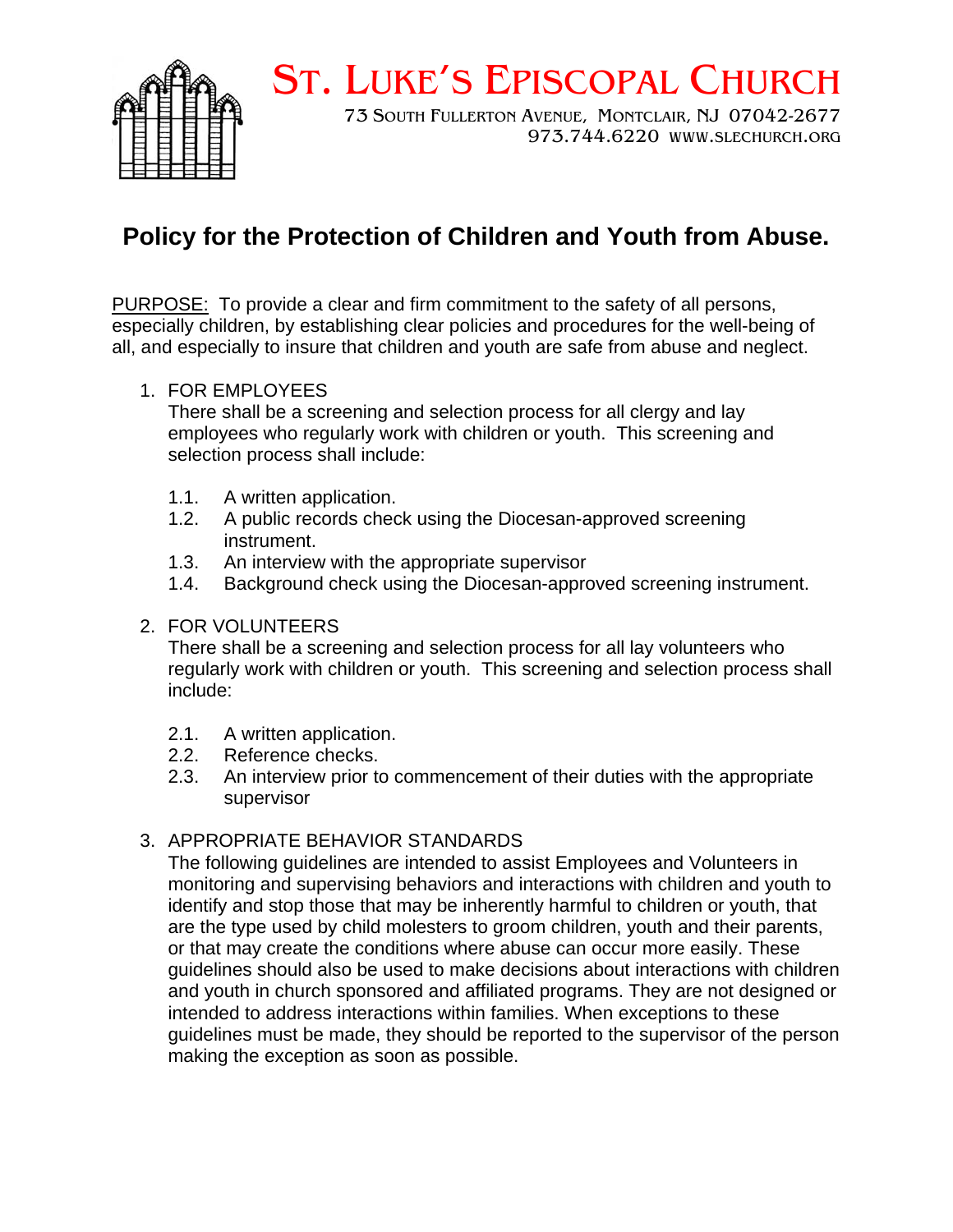- 3.1. All Employees and Volunteers who work regularly with children or youth must agree to comply with St. Luke's Church Guidelines for Appropriate Affection.
- 3.2. Nursery children will have procedures to ensure that children are released only to their parents or legal guardians or those designated by them.
- 3.3. Employees and Volunteers are prohibited from the use, possession, distribution, or being under the influence of alcohol, illegal drugs, or the misuse of legal drugs while participating in or assisting with programs or activities specifically for children or youth.
- 3.4. Parents or guardians must complete written permission forms before Employees and Volunteers transport children and youth for a church sponsored activity or for any purpose on more than an occasional basis.
- 3.5. Employees and Volunteers will respond to children and youth with respect, consideration and equal treatment, regardless of sex, race, religion, sexual orientation, culture or socio-economic status. Employees and Volunteers will portray a positive role model for children and youth by maintaining an attitude of respect, patience, and maturity.
- 3.6. One-to-one counseling with children or youth will be done in an open or public or other place where private conversations are possible but occur in view of others.
- 3.7. Employees and Volunteers are prohibited from dating or becoming romantically involved with a child or youth.
- 3.8. Employees and Volunteers are prohibited from having sexual contact with a child or youth.
- 3.9. Employees and Volunteers are prohibited from possessing any sexually oriented materials (magazines, cards, videos, films, clothing etc.) on church property or in the presence of children or youth except as expressly permitted as part of a pre-authorized educational program.
- 3.10. Employees and Volunteers are prohibited from using the Internet to view or download any sexually oriented materials on church property or in the presence of children or youth.
- 3.11. Employees and Volunteers are prohibited from discussing their own sexual activities, including dreams and fantasies, or discussing their use of sexually oriented or explicit materials such as pornography, videos or materials on or from the Internet, with children or youth.
- 3.12. Employees and Volunteers are prohibited from sleeping in the same beds, sleeping bags, tents, hotel rooms or other rooms with children or youth unless the adult is an immediate family member of all children or youth in the bed, sleeping bag, tent, hotel room or other room. It is acceptable to have multiple adults sleep with all the children or youth participating in one open space such as a church basement or camp lodge.
- 3.13. Employees and Volunteers are prohibited from dressing, undressing, bathing, or showering in the presence of children or youth.
- 3.14. Employees and Volunteers are prohibited from using physical punishment in any way for behavior management of children and youth. No form of physical discipline is acceptable. This prohibition includes spanking, slapping, pinching, hitting, or any other physical force. Physical force may only be used to stop a behavior that may cause immediate harm to the individual or to a child, youth or others.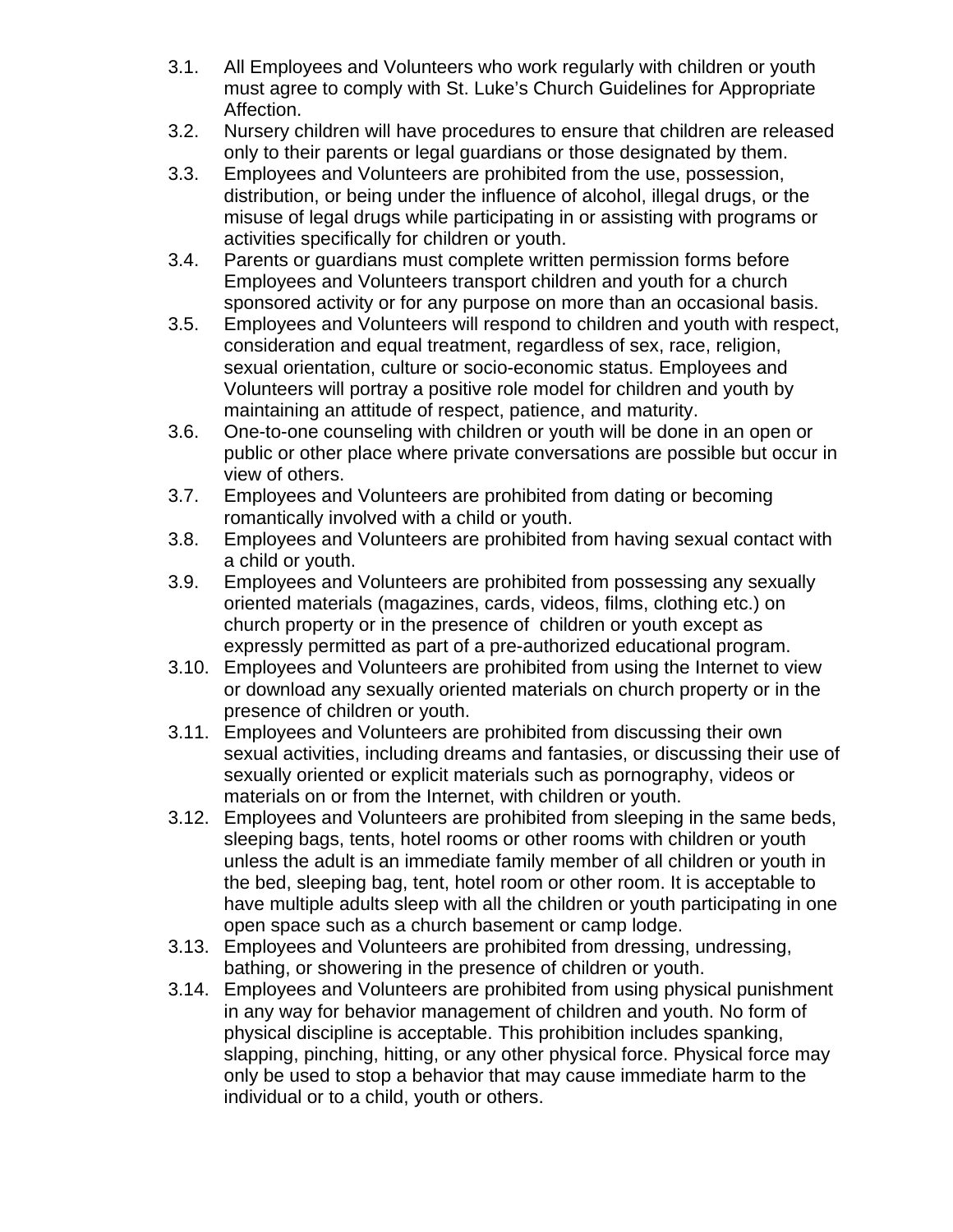- 3.15. Employees and Volunteers are prohibited from using harsh language, degrading punishment, or restraint such as rope or tape for behavior management.
- 3.16. Employees and Volunteers are prohibited from participating in or allowing others to conduct any hazing activities relating to children's or youth ministry or camp activities.

## 4. MONITORING OF PROGRAMS WITH CHILDREN AND YOUTH

- 4.1. There will be no development or initiation of new activities for children or youth without the prior approval of the Clergy.
- 4.2. In every activity the normative requirement is the presence of at least two unrelated adults.
- 5. EDUCATION AND TRAINING
	- 5.1. All Employees and Volunteers who work regularly with children will attend a child abuse prevention workshop, as required by the Diocese.

#### 6. REPORTING INAPPROPRIATE BEHAVIORS OR POLICY VIOLATIONS

- 6.1. When Employees or Volunteers observe any inappropriate behaviors, that may violate any provision of these *Policies for the Protection of Children and Youth from Abuse*, they must immediately report their observations to a member of the Clergy. Examples of inappropriate behaviors or policy violations would be seeking private time with children or youth, taking children or youth on over-night trips without other adults, swearing or making suggestive comments to children or youth.
- 6.2. Such inappropriate behaviors or possible policy violations that relate to interactions with children or youth should be reported in **one** of the following ways:
	- 6.2a A telephone call or meeting with an immediate supervisor for the program.
	- 6.2.b. A telephone call or meeting with a member of the Clergy, if the person is not one of the clergy;
	- 6.2.c. A telephone call or meeting with a church warden, if the person is one of the clergy;
	- 6.2.d. A telephone call to the bishop;
	- 6.2.e. Submit a *Notice of Concern*, signed or unsigned, to the rector and/or the bishop.
- 6.3. All reports of inappropriate behavior or policy violations with children or youth will be taken seriously.
- 7. REPORTING SUSPECTED ABUSE OF CHILDREN OR YOUTH